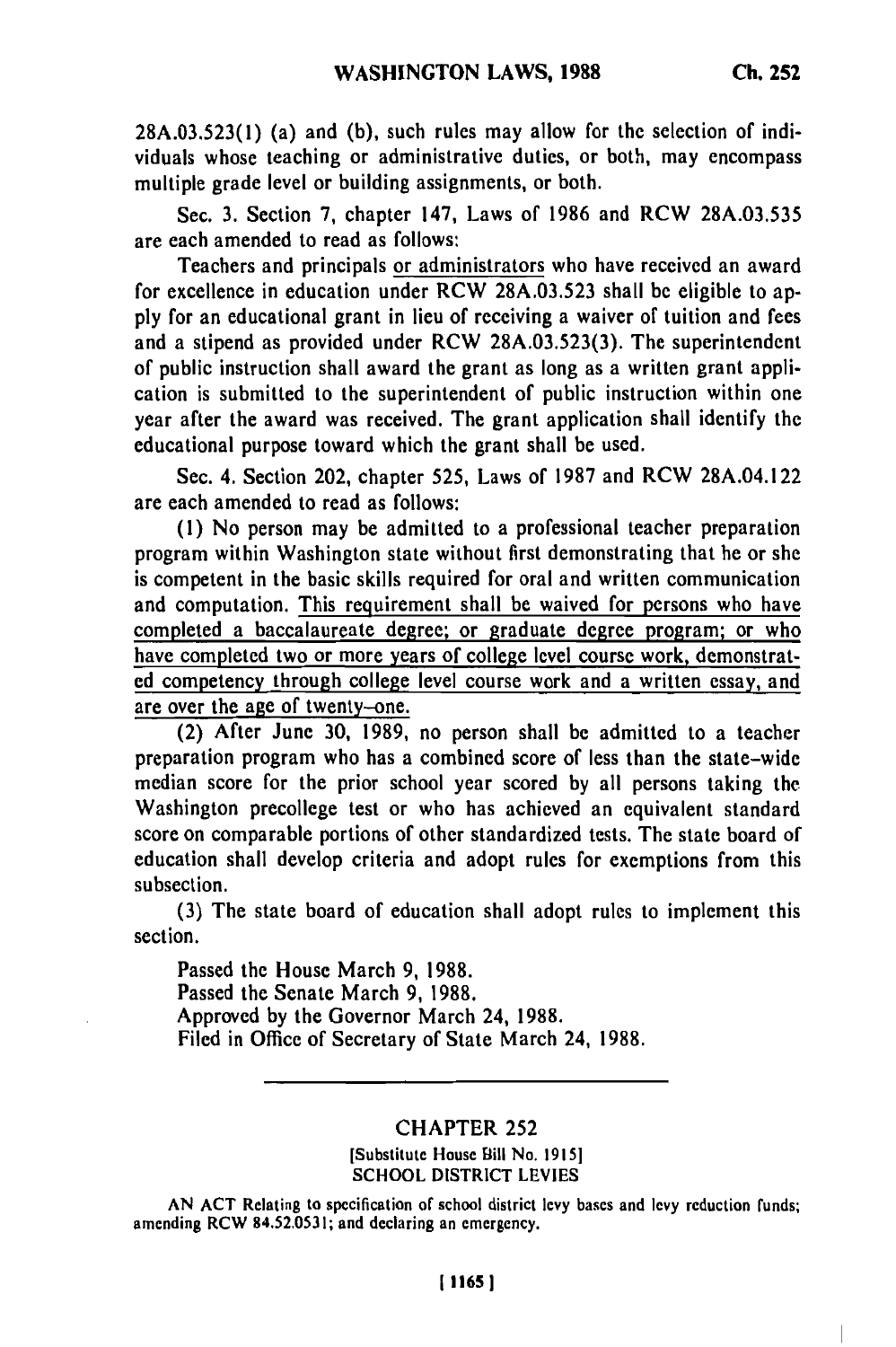**Ch. 252**

Be it enacted by the Legislature of the State of Washington:

Sec. **1.** Section **1,** chapter 374, Laws of 1985 as last amended **by** section 101, chapter 2, Laws of **1987** 1st ex. sess. and RCW 84.52.0531 are each amended to read as follows:

The maximum dollar amount which may be levied **by** or for any school district for maintenance and operation support under the provisions of RCW 84.52.053 shall be determined as follows:

**(1)** For the purpose of this section, the basic education allocation shall be determined pursuant to RCW 28A.41.130, 28A.41.140, and 28A.41.145, as now or hereafter amended: PROVIDED, That when determining the basic education allocation under subsection (4) of this section, nonresident full time equivalent pupils who are participating in a program provided for in chapter 28A.44 RCW or in any other program pursuant to an interdistrict agreement shall be included in the enrollment of the resident district and excluded from the enrollment of the serving district.

(2) For the purposes of subsection (5) of this section, a base year levy percentage shall be established. The base year levy percentage shall be equal to the greater of: (a) The district's actual levy percentage for calendar year **1985,** (b) the average levy percentage for all school district levies in the state in calendar year 1985, or (c) the average levy percentage for all school district levies in the educational service district of the district in calendar year **1985.**

(3) For excess levies for collection in calendar year 1988 and thereafter, the maximum dollar amount shall be the total of:

(a) The district's levy base as defined in subsection (4) of this section multiplied **by** the district's maximum levy percentage as defined in subsections **(5)** and (6) of this section; plus

(b) In the case of nonhigh districts only, an amount equal to the total estimated amount due **by** the nonhigh school district to high school districts pursuant to chapter 28A.44 RCW for the school year during which collection of the levy is to commence, less the increase in the nonhigh school district's basic education allocation as computed pursuant to subsection (1) of this section due to the inclusion of pupils participating in a program provided for in chapter 28A.44 RCW in such computation; less

(c) The maximum amount of state matching funds under RCW 28A- .41.155 for which the district is eligible in that tax collection year.

(4) For excess levies for collection in calendar year **1988** and thereafter, a district's levy base shall be the sum of the following allocations received **by** the district for the prior school year, including allocations for compensation increases, ((miltiplied)) adjusted **by** the percent increase per full time equivalent student in the state basic education appropriation between the prior school year and the current school year:

(a) The district's basic education allocation as determined pursuant to RCW 28A.41.130, 28A.41.140, and 28A.41.145;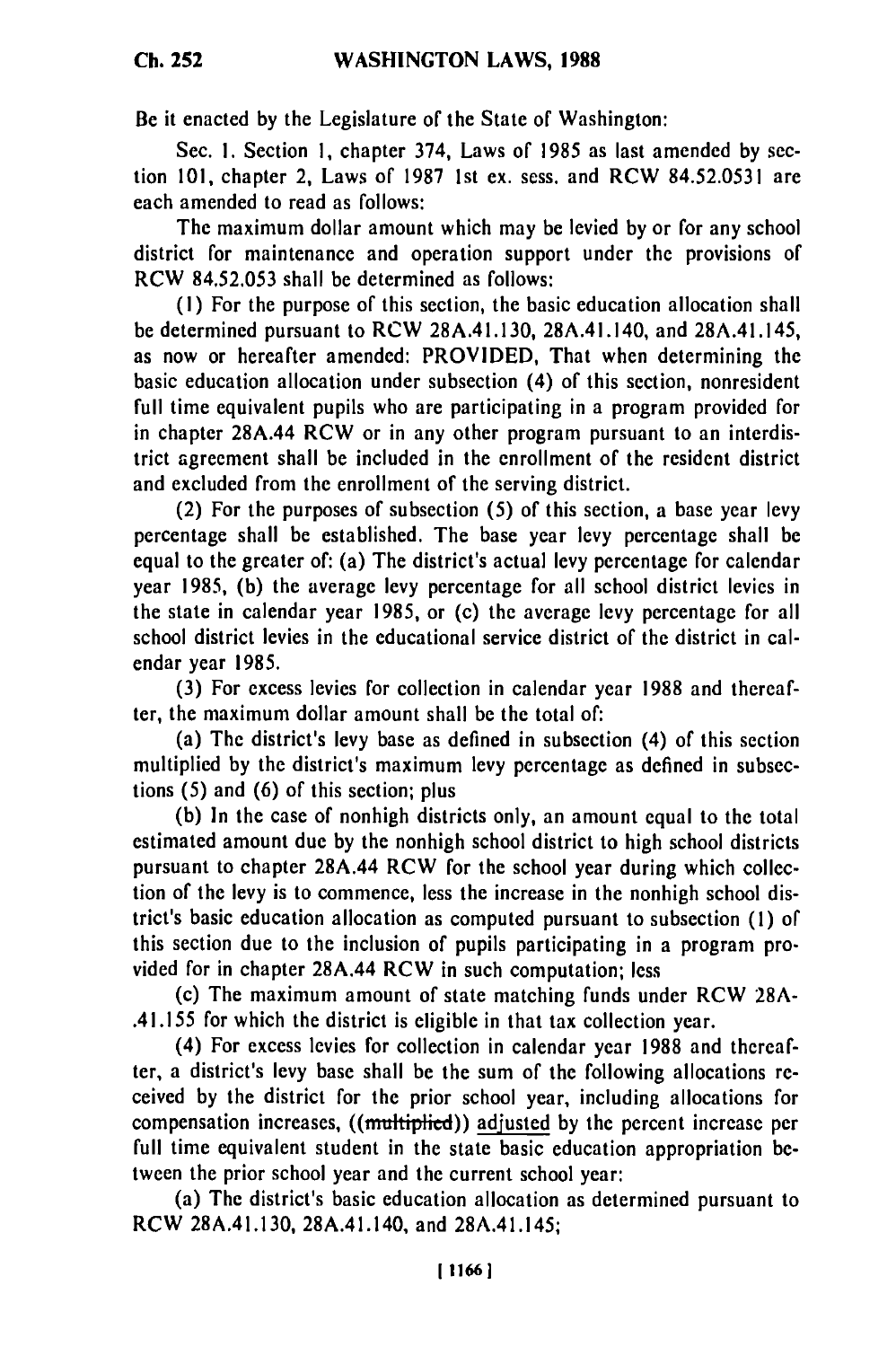**(b)** State and federal categorical allocations for the following programs:

(i) Pupil transportation;

(ii) Handicapped education;

(iii) Education of **highly** capable students;

(iv) Compensatory education, including but not limited to learning assistance, migrant education, Indian education, refugee programs, and bilingual education;

(v) Food services; and

(vi) State-wide block grant programs; and

(c) Any other federal allocations for elementary and secondary school programs, including direct grants, other than federal impact aid funds and allocations in lieu of taxes.

**(5)** For levies to be collected in calendar year **1988,** a district's maximum levy percentage shall be determined as follows:

(a) Multiply the district's base year levy percentage as defined in subsection (2) of this section **by** the district's levy base as determined in subsection (4) of this section;

**(b)** Reduce the amount in (a) of this subsection **by** the total estimated amount of any levy reduction funds as defined in subsection **(7)** of this section which are to be allocated to the district for the **1987-88** school year;

(c) Divide the amount in **(b)** of this subsection **by** the district's levy base to compute a new percentage; and

**(d)** The percentage in (c) of this subsection or twenty percent, whichever is greater, shall be the district's maximum levy percentage for levies collected in calendar year **1988.**

**(6)** For excess levies for collection in calendar year **1989** and thereafter, a district's maximum levy percentage shall be determined as follows:

(a) Multiply the district's maximum levy percentage for the prior year or thirty percent, whichever is less, **by** the district's levy base as determined in subsection (4) of this section;

**(b)** Reduce the amount in (a) of this subsection **by** the total estimated amount of any levy reduction funds as defined in subsection **(7)** of this section which are to be allocated to the district for the current school year;

(c) Divide the amount in **(b)** of this subsection **by** the district's levy base to compute a new percentage; and

**(d)** The percentage in (c) of this subsection or twenty percent, whichever is greater, shall be the district's maximum levy percentage for levies collected in that calendar year.

(7) "Levy reduction funds" shall mean ((increases in state funds allo**cated to a district))** enhancements in state funding formulas for programs included under subsection (4) of this section ((that are not attributable to **enrollment or workload changes, compensation increases, or inflationary ad**